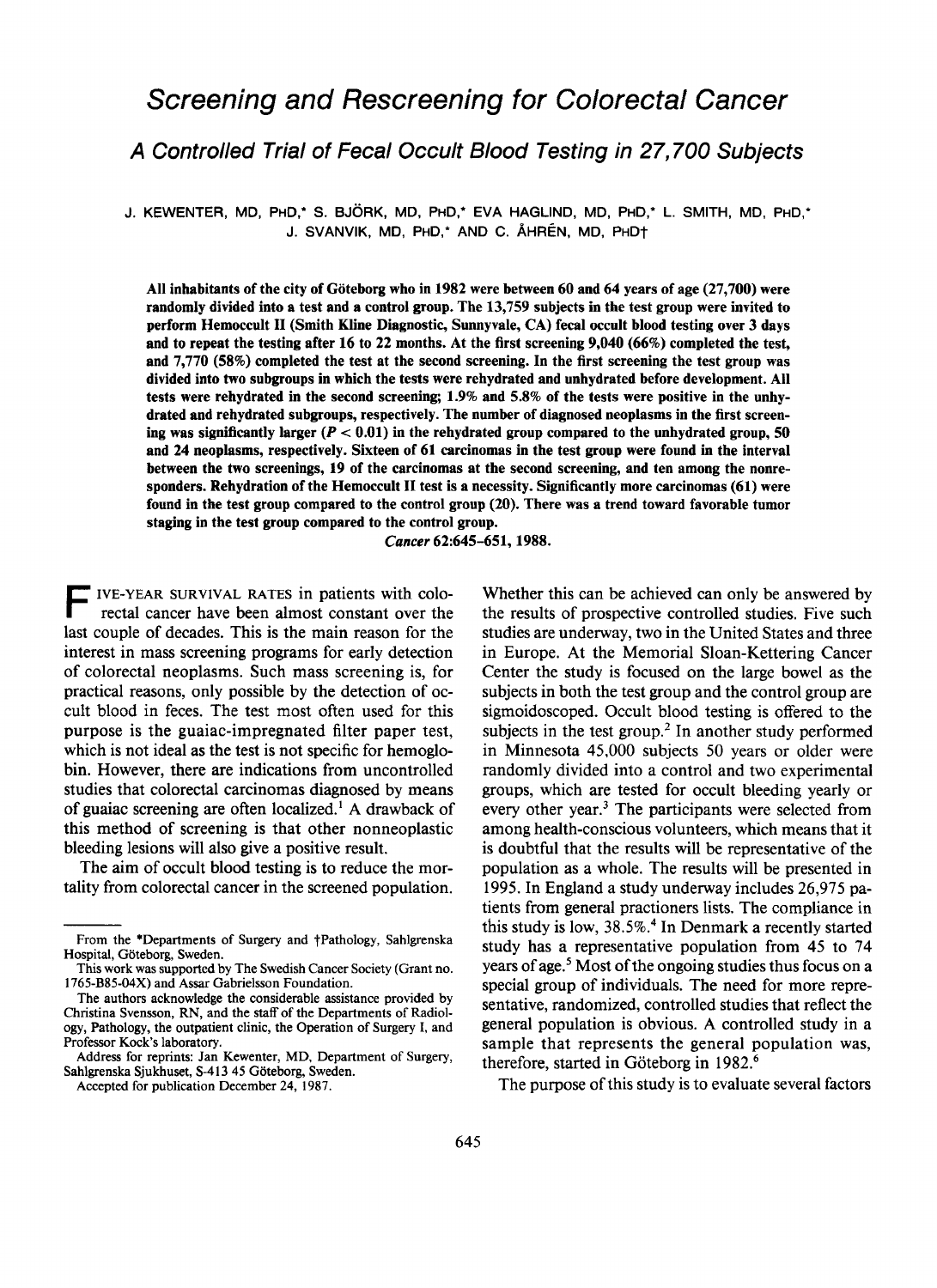associated with this type of screening such as **(I)** the sensitivity and specificity of the test and of the methods of workup, (2) the compliance rate, (3) the distribution of the carcinomas according to the Dukes classification, (4) the effect on survival, and *(5)* the appropriate interval between repeated screenings. The answers to some of these questions require several more years of follow-up.

## **Materials and Methods**

# *First Screening*

The first screening study was performed between August 1982 and December 1983. All 27,700 inhabitants of the city of Goteborg born between 1918 and 1922 (60 to 64 years of age in 1982) were randomly allocated to a control or a test group. The control group consisted of 13,744 people, and the test group included 13,759 people. One hundred and ninety-seven people in the test group did not participate; 145 had died before the test slides were sent out, and 52 could not be located. The subjects in the control group were never contacted.

Three Hemoccult I1 tests (Smith Nine Diagnostic, Sunnyvale, CA), a letter of instruction, a questionnaire, and a postage-paid reply envelope were mailed to the subjects in the test group. The subjects were asked to perform Hemoccult I1 occult blood testing with two samples from each of three consecutive stools and to mail the slides back to the hospital immediately after the last test. Two reminder letters were sent out to subjects who did not answer. The last letter included another set of Hemoccult I1 slides.

In order to test the effect of rehydration, the test group was divided into two subgroups. Slides from persons born between January 1, 1918 and June 31, 1920 were not rehydrated before development, while slides from subjects born during the second half of the period were rehydrated before development. The people in the latter group were asked to maintain a low fruit and vegetable intake for two days before sample collection. The subjects in both groups were also asked to avoid food made of blood and vitamin C tablets. The time between preparation of smears and testing was less than 6 days in 96% of the subjects. The majority of the slides were smeared wet. The vast majority of the slides were developed and read by the same technician.

Individuals with one or more positive tests were called to the hospital for a workup, including a personal interview during which the doctor decided whether the subject had abdominal symptoms or not (asymptomatic and symptomatic, respectively). It was noted whether the subject had observed blood in the feces during the previous six months. A digital rectal examination, proctoscopy, and rectosigmoidoscopy with a flexible instrument (60 cm) were performed after the interview. All subjects were then referred for a double-contrast enema (DCE) examination of the colon. Subjects with a negative workup for neoplasm or inflammatory bowel disease were asked to perform a second test series with three new Hemoccult **I1** slides. Those with one or more positive tests were further examined by radiography of the stomach and by colonoscopy.

#### *Second Screening*

All subjects in the test group were offered rescreening 16 to 22 months (mean, 20) after the first study. The rescreening was started in April 1984 and completed in December 1985. Seven hundred forty-nine subjects died between the first and second screening, and the addresses of 22 subjects could not be found. The control and test groups consisted of 13,375 and 13,357 subjects, respectively at the start of the second screening. This screening was performed in the same way as the first one, but all slides were rehydrated before development. The subjects were asked to avoid fruit and vegetables 2 days before and during the sample collection as well as food made of blood and vitamin C tablets. The workup of subjects with a positive test was the same as in the first screening. Those who had been positive in the first screening and participated in the workup then, and were again positive in the second screening were called for colonoscopy without an ordinary workup in the second screening. No repeat Hemoccult tests, after a negative workup of an initial positive test, were done in the second screening.

### *Follow- Up*

Follow-up of the whole study population is achieved by continuous quarterly contact with the local Cancer and Death Register, weekly contact with the three Departments of Surgery in the city of Göteborg, and continuous contact with the register at the Department of Pathology. Individuals leaving the area are continuously observed through the National Cancer Register. By these routines working through four different administrative channels, it should be virtually impossible for a person in our study with any diagnosed colorectal neoplasm to slip away from us.

All removed neoplasms have been examined by the same pathologist. The adenomas were measured before fixation. All new batches of Hemoccult I1 were evaluated at the Reference Laboratory for Fecal Occult Blood Testing, Memorial Sloan-Kettering Cancer Center, New York City, NY. The statistical calculations were performed using Fisher's exact test significance:  $P < 0.01$ .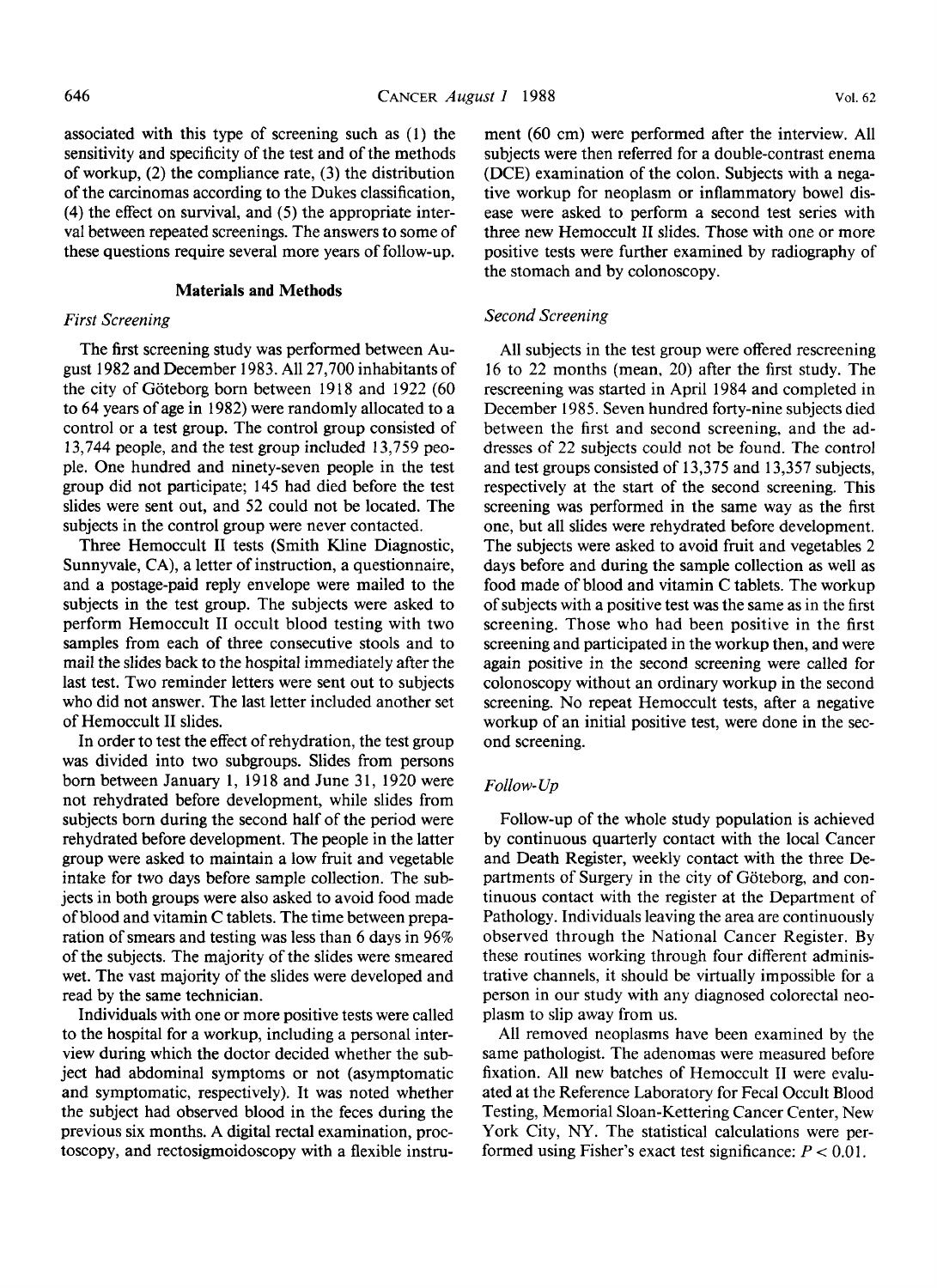|                   | No. of<br>subjects |     | Positive tests | Complete<br>workup | <b>Neoplasms</b><br>(true positive) | Positive predict<br>value |
|-------------------|--------------------|-----|----------------|--------------------|-------------------------------------|---------------------------|
| Nonhydrated group | 4436               | 84  | ⊥9%            | 76                 | 24                                  | 32%                       |
| Hydrated group    | 4604               | 256 | 5.8%           | 228                | 50                                  | 22%                       |

TABLE 1.Comparative Data on Hydrated *Versus* Nonhydrated Slides in the First Screening Period

#### **Results**

#### *First Screening*

Sixty-six percent of the 13,759 subjects completed both the test and the questionnaire, and 12% answered only the questionnaire. The compliance in terms of completed tests in the two subgroups with and without rehydration was 64 and 67%, respectively. Seventy-eight percent (7063) of all responders returned the completed tests after the first mailing, 15% (1393) after the first reminder letter, and 7% (584) after the second letter.

Of the subjects in the unrehydrated test group, 1.9% (84 of 4436) had positive tests compared to 5.8% (265 of 4604) of the subjects in the group where the slides were rehydrated before development. The rate of true positives and the positive predictive value in the two groups is shown in Table 1.

Three hundred four of the 349 subjects with a positive test series had a complete workup, 18 had a limited workup with procotoscopy and rectosigmoidoscopy, and 27 subjects refused workup. A new series of Hemoccult **I1** tests was done by 206 of the 224 subjects in whom the workup had not revealed any colorectal neoplasm or inflammatory bowel disease. The new Hemoccult **I1** test series was positive in 50 of these subjects (24%). Forty of these subjects underwent colonoscopy, and 43 had radiography of the stomach. One subject with carcinoma and five with adenoma were found at colonoscopy to be among those with a positive Hemoccult **I1** at the repeat investigation. One polyp was found in a subject with unhydrated tests, and the other neoplasms were found in subjects with hydrated tests. Only one subject with a polyp has been diagnosed among the 156 subjects with a negative Hemoccult **I1** test. No neoplasm was found in those who refused to repeat the test. All radiographs of the stomach were normal.

The investigation of the 322 subjects with positive Hemoccult **I1** tests revealed neoplastic disease in 74 individuals, 16 with infiltrating carcinoma and 58 with altogether 75 adenomas, 43 of which were 1 cm or larger in diameter. Four of the subjects with carcinomas and 20 with adenomas belonged to the group where the slides were not rehydrated (Table 2).

#### *Second Screening*

The compliance rate in the second screening is shown in Table 3. Ninety-three percent of those who submitted the slides in the second screening had also performed the test on the first occasion, and 7% (524) were new in the second screening. One thousand seven hundred eightyfive of the subjects who had performed the test in the first screening and were alive did not participate in the second screening.

Eight percent (307 of 3820) positive Hemoccult **I1**  tests were found in those who had belonged ta the subgroup in which the slides were not rehydrated in the first

TABLE 2. The Number of Subjects With Diagnosed Neoplasms in the Test and Control Groups in the First and Second Screenings and During the Interval Between the Two Screenings

|                  | First screening period |            |                                                          | Second screening period* |            |                     |
|------------------|------------------------|------------|----------------------------------------------------------|--------------------------|------------|---------------------|
|                  | No. of<br>subjects     | Carcinomas | Interval<br>carcinomas<br>$(\text{mean}, 20 \text{ mo})$ | No. of<br>subjects       | Carcinomas | Total<br>carcinomas |
| Unhydrated group | 4436                   |            | 14                                                       | 3820                     | 12         | 30                  |
| Rehydrated group | 4604                   | 12         |                                                          | 3950                     |            | 21                  |
| Nonresponders    | 4719                   |            | 10                                                       | 5587                     |            | 10                  |
| Control group    | 13744                  |            | 16                                                       | 13375                    |            | 20                  |
|                  |                        |            | Adenomas                                                 |                          |            |                     |
| Unhydrated group |                        | 20         |                                                          |                          | 59         | 83                  |
| Rehydrated group |                        | 38         |                                                          |                          | 32         |                     |
| Nonresponders    |                        |            |                                                          |                          |            |                     |
| Control group    |                        |            | 22                                                       |                          |            | 24                  |

\* The slides from all subjects in the second screening were rehydrated.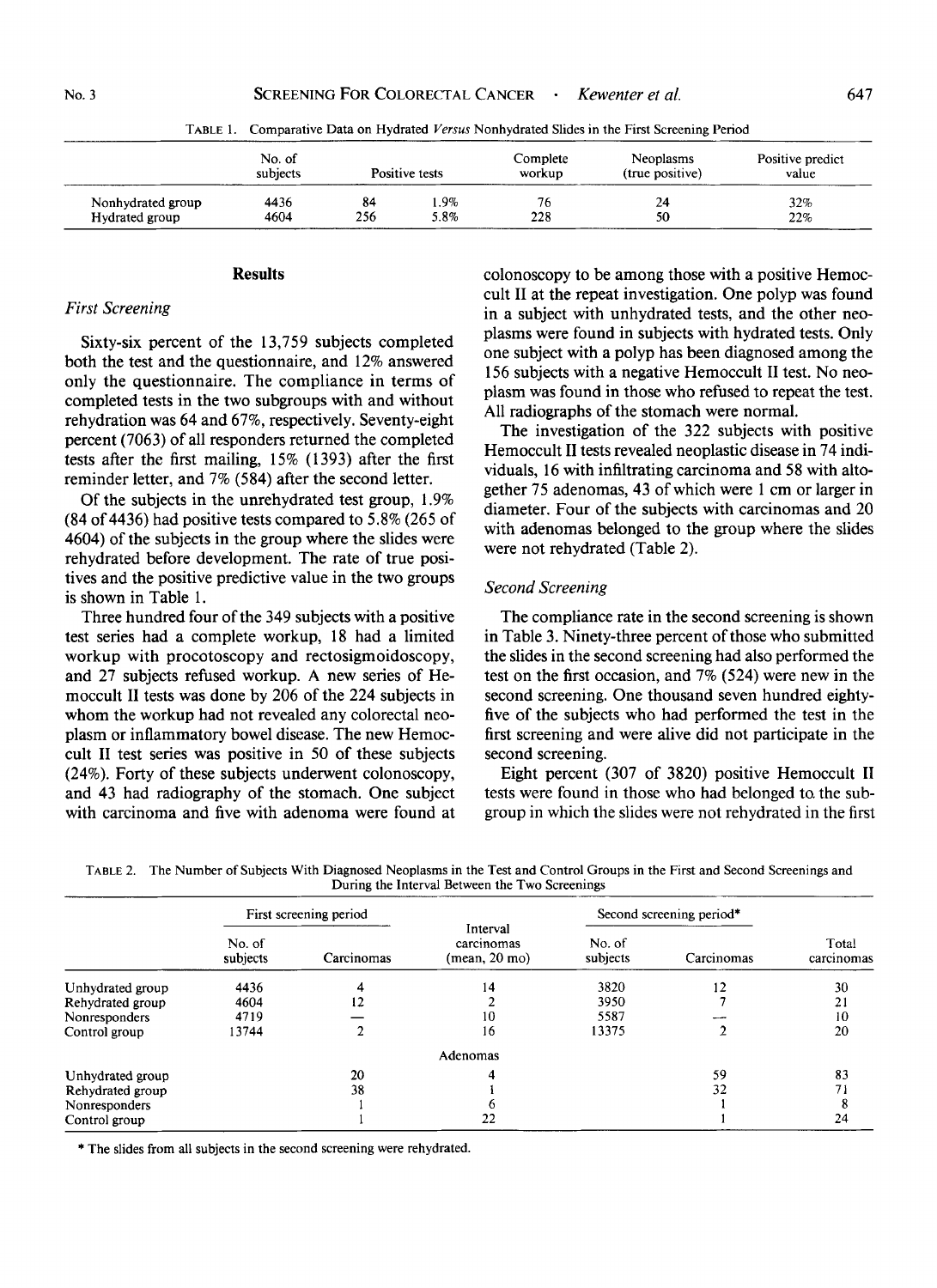TABLE 3. Compliance in the First and Second Screenings

|                  | No. of<br>subjects |      | Performed<br>Hemoccult II<br>plus questionnaire |      | Questionnaire only |      | <b>Nonresponders</b> |  |
|------------------|--------------------|------|-------------------------------------------------|------|--------------------|------|----------------------|--|
|                  |                    | No.  | Percent                                         | No.  | Percent            | No.  | Percent              |  |
| First screening  | 13.759             | 9040 | 66                                              | 1687 | 12                 | 3032 | 22                   |  |
| Second screening | 13,357             | 7770 | 58                                              | 1897 | 14                 | 3690 | 28                   |  |

screening. Four point eight percent positive tests were found in those who belonged to the subgroup in which the Hemoccult slides were rehydrated in the first screening. Four hundred thirty-five (88%) of those with a positive test had a full workup, 20 had a limited workup with proctoscopy and rectosigmoidoscopy, and 42 subjects refused workup. Twenty-five subjects with a positive test in the second screening also had a positive test in the first screening. All these subjects were offered and underwent a colonoscopy.

The investigation of the 455 subjects with a complete or limited workup during the second screening revealed neoplastic disease in 110 individuals (Table 2). Sixtyeight of 126 adenomas were one centimeter or larger in diameter.

## *Combined Results of First and Second Screening*

Colorectal carcinomas were diagnosed in the interval between the two screening periods in 16 subjects with negative tests, in 14 in the unhydrated subgroup, and in two individuals in the rehydrated subgroup. Carcinomas were found during the same period in ten of the 47 19 refusers who did not participate at all (Table 2). Altogether, 61 subjects with colorectal carcinomas were found in the screening group, and 20 subjects with colorectal carcinomas were found in the control group from the start of the first screening to the end of the second screening  $(P < 0.001$ , Table 2). The mean duration of this period was 27 months. The distribution of the carcinomas according to the Dukes classification in the two groups and among those in the test group who were

TABLE **4.** Distribution of Carcinomas According to the Dukes Classification

| Dukes | Diagnosed with<br>Hemoccult II* |         | Screening group |         | Control group |         |
|-------|---------------------------------|---------|-----------------|---------|---------------|---------|
|       | No.                             | Percent | No.             | Percent | No.           | Percent |
| A     | 12                              | 34      | 13              | 21      |               | 15      |
| в     | 8                               | 23      | 15              | 25      |               | 25      |
| C     | ו ו                             | 32      | 22              | 36      |               | 35      |
| D     | 4                               | 11      | 11              | 18      |               | 25      |
| Total | 35                              | 100     | 61              | 100     | 20            | 100     |

\* Diagnosed with Hemoccult **I1** are those cases (35/61) in the screening group that were found with the aid of the Hemoccult **I1** test. diagnosed with the aid of the Hemoccult **I1** test is shown in Table 4.

Carcinomas were overlooked in five subjects at the initial workup of a positive Hemoccult **I1** test. Three of them had a positive Hemoccult **I1** at the repeat test, and Carcinomas were diagnosed in two subjects at the subsequent colonoscopy (Dukes A and C). The third repeatedly positive subject refused colonoscopy and returned due to symptoms caused by carcinoma 8 months later (Dukes D). The fourth subject had a negative Hemoccult at the repeat test, and the fifth was not offered another test. In these two subjects the carcinomas in the cecum and the transverse colon, respectively, were overlooked at the radiographic examination. The subjects returned with symptoms caused by the tumor 27 and 28 months later (Dukes C and D), respectively.

The occurrence of abdominal symptoms that might be due to the diagnosed neoplasm and the presence of blood from the anus during a 6-month period before diagnosis are shown in Table 5. Only one of seven subjects with a carcinoma and abdominal symptoms had seen a doctor for these symptoms. This happened just before she was called for workup of the positive Hemoccult **I1** test.

Colorectal adenomas were diagnosed in **162** subjects in the test group and in **24** subjects in the control group  $(P < 0.01$ , Table 2). One hundred four and eleven, respectively, of these adenomas were one centimeter or larger in diameter  $(P < 0.01)$ .

The number of diagnosed neoplasms in the rehydrated group at the first screening was significantly (P  $< 0.01$ ) larger than in the unhydrated group. The number of subjects with a diagnosed neoplasm in the interval between the two screening periods as well as the number of diagnosed neoplasms in the second screening was, conversely, significantly greater  $(P < 0.01)$  in the unhydrated group (Table 6).

The diagnostic findings from the two screenings are shown in Table 7. Hemorrhoids were diagnosed at these times in 231 and 284 subjects, respectively. The hemorrhoids were considered to be a possible source of bleeding in 88 and 77 individuals, respectively, and a decision about possible bleeding in these subjects could not been made in 79 and 98 subjects, respectively. A probable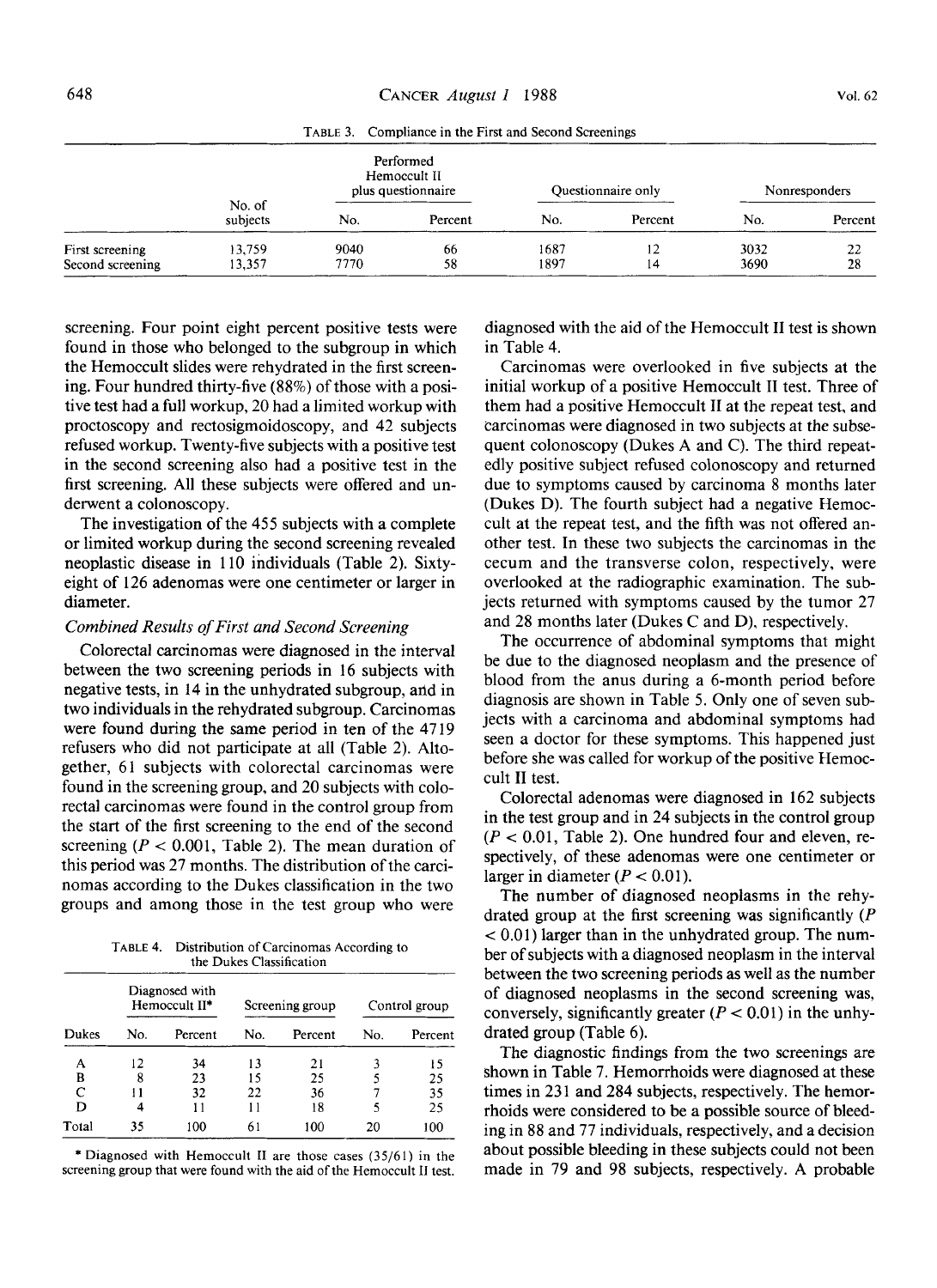| Tumor type           |                    | No abdominal<br>symptoms |         | No history of bleeding |         | No abdominal<br>symptoms and no<br>bleeding |         |
|----------------------|--------------------|--------------------------|---------|------------------------|---------|---------------------------------------------|---------|
|                      | No. of<br>subjects | No.                      | Percent | No.                    | Percent | No.                                         | Percent |
| All adenomas         | 149                | 136                      | 91      | 94                     | 63      | 89                                          | 60      |
| Adenomas $\geq 1$ cm | 95                 | 85                       | 89      | 46                     | 59      | 52                                          | 55      |
| Carcinomas           | 35                 | 28                       | 80      | 16                     | 46      | 15                                          | 43      |

**TABLE** 5. **Number** of **Clinically Asymptomatic Subjects With Neoplasm and the Number** of **Subjects Who Had Not Noticed Blood From the Anus Once** or **More During** 6 **Months Before Diagnosis** 

source of bleeding was found in at least **48%** (1 **54)** and **43% (197)** of the worked-up subjects in the first and second screening, respectively. Diverticula were not looked upon as a source of bleeding.

#### **Discussion**

Rehydration of the Hemoccult 11 slide before development increases the sensitivity but decreases the specificity of the test. This means that rehydration considerably increases the work load as more subjects have to be investigated because of a false-positive test. However, if too many carcinomas are overlooked due to false-negative tests, screening will be worthless. The proportion of negative tests in subjects who were subsequently found to have a colorectal carcinoma was **72%** in the subgroup with unhydrated tests. This figure is much higher than those previously reported but similar to that postulated by Simon.' In the rehydrated group the number of subjects with carcinoma and a false-negative Hemoccult test was much lower (7%), as could be expected. Our results are thus in agreement with those obtained in the Minnesota study; *i.e.* Hemoccult I1 slides must be rehydrated before development.<sup>3</sup> We could not confirm the claim that rehydration does not increase the diagnostic yield.<sup>8</sup> If the slides are not rehydrated, the incidence of diagnosed colorectal carcinomas will be about the same as among the nonresponders. We therefore disagree with those who do not recommend rehydration of the Hemoccult II before development.<sup>8,9</sup>

The increased sensitivity after rehydration means that the number of false-positive tests increases strongly as the specificity decreases. In order to reduce the number of false-positive tests after rehydration, it has been suggested that the subjects should keep to a low meat- and peroxidase-containing diet before and during the test period as such food can cause a false-positive test. $10,11$ However, Norfelt *et al.* could not show any effect on sensitivity or specificity of a red meat-free diet.<sup>12</sup> We do not know whether the dietary restrictions in our program had an impact on the number of false-positive tests. The rate of false-positive tests, here defined **as** the absence of neoplasms, was **71%** and **83%** in the unhydrated and rehydrated groups, respectively. Another way to reduce the number of false-positive tests might be to reexamine those with a positive rehydrated test and only investigate the subjects who are positive at the second testing.<sup>13</sup>

Strictly speaking, false-positive tests are only those that are positive due to other causes than blood as the guaiac test measures the presence of blood and not the presence of neoplasm. Only about half of the positive tests were found to be due to a possible source of bleeding when some of the diagnosed hemorrhoids, inflammatory bowel disease, and neoplasms were looked upon as possible sources. Diverticula in the colon were not considered a source.14 A blood-specific test like the He $m$ oquant<sup>15</sup> (Smith Kline Diagnostic, Sunnyvale, CA) might, therefore, possibly reduce the number of all positive tests to about half without decreasing the high sensitivity obtained with rehydrated Hemoccult I1 tests.

Screening for the early detection of colorectal cancer requires a considerable effort in order to reach a compliance of **68%.** A great deal of effort is also needed to achieve a high compliance rate in the workup of those with a positive test. The population to be screened, therefore, has to be carefully selected in order to get the most benefit from the available resources. Screening with the guaiac test will always result in a number of false-positive tests, which means that the positive predictive value will decrease with decreasing incidence of neoplasms in the screened population.<sup>16</sup> The incidence

**TABLE** 6. **Number** of **Diagnosed Neoplasms in the Unhydrated and Rehydrated Groups in the First and Second Screening and During the Intervening Interval** 

|                     | No. of<br>subjects | <b>First</b><br>screening | Interval  | Second<br>screening* |
|---------------------|--------------------|---------------------------|-----------|----------------------|
| Unhydrated<br>group | 4436               | 24                        | 18        | 71                   |
| Rehydrated<br>group | 4604               | 50                        |           | 39                   |
|                     |                    | P < 0.006                 | P < 0.001 | P < 0.002            |

\* **The slides** from **all subjects in the second screening were rehydrated before development.**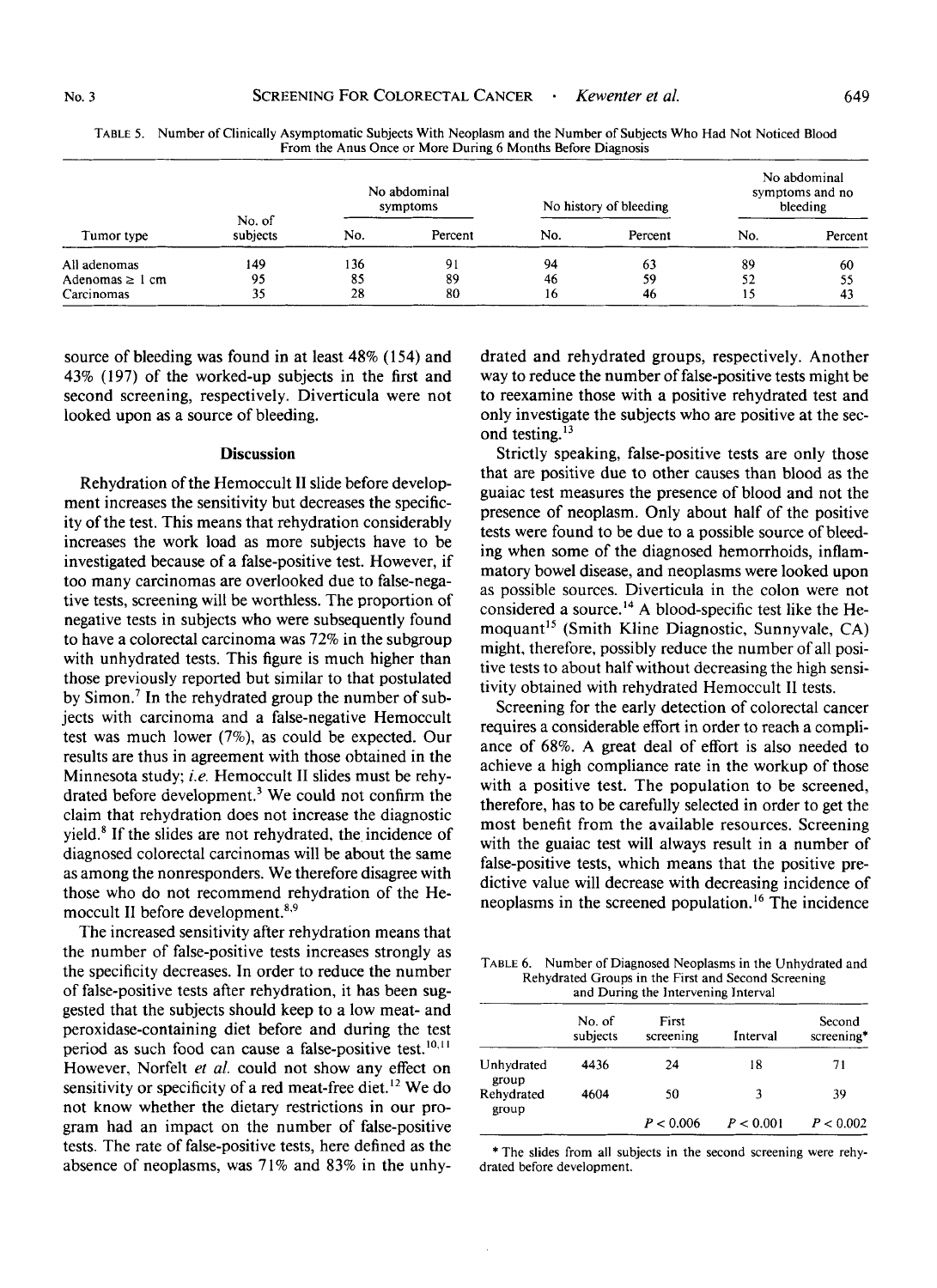|                  | No. of subjects<br>examined for<br>a positive<br>Hemoccult | Percent<br>neoplasms | Percent<br>inflammatory<br>bowel disease | Percent<br>hemorrhoids | Percent<br>diverticula |
|------------------|------------------------------------------------------------|----------------------|------------------------------------------|------------------------|------------------------|
| First screening  | 322                                                        | 24                   |                                          |                        | 41                     |
| Second screening | 455                                                        | 24                   |                                          | 62                     | 30                     |

**TABLE 7. Diagnostic Findings in the Two Screenings in Subjects With a Positive Hemoccult I1 Test** 

of colorectal cancer in individuals between **45** and **49**  years of age is only 30% of that in individuals between 55 and 59 years of age and only **20%** of that in individuals between 65 and 69 years of age.<sup>17</sup> Forty-five years has generally been chosen as the age at which screening shall start, but no scientific evidence for this decision seems to exist.<sup>3,4</sup> In our mind screening for colorectal cancer should start at the age of 55 as it seems likely that the diagnostic yield will thereby increase.

The diagnostic methods used in the workup of positive tests are important for the outcome of the screening program.I8 Rectoscopy with a rigid instrument and barium enema is too unsatisfactory to be used. Colonoscopy is considered to be a necessity in the Minnesota study, while we consider double-contrast barium enema and rectosigmoidoscopy (60 cm) to be satisfactory for the examination.<sup>3,18</sup> To our knowledge, there is no controlled study that has shown better results with colonoscopy. In the present study five carcinomas were overlooked. One of the overlooked carcinomas was diagnosed at colonoscopy performed as a consequence of a positive test at a repeat fecal examination and another was diagnosed at colonoscopy performed to remove a diagnosed adenoma. The other three carcinomas were diagnosed only as a result of the fact that they caused symptoms reputed by individuals.

We do not know how often and at what intervals the screening should be repeated in order to get the best results. According to our results, at least one rescreening within **12** to **20** months seems to be necessary when the slides are rehydrated as 30% of the carcinomas and about 50% of the adenomas were found at rescreening in this group. Whether a second rescreening is of any benefit is still unknown, but it might be possible to determine its value from the results of continued observation of our population.

The number of asymptomatic subjects with colorectal neoplasms varies with different screening materials.<sup>1,4,7</sup> The relationship between individuals with and without gastrointestinal symptoms and a colorectal neoplasm in a screening material is important in the evaluation of the screening. This relationship most likely reflects the possible admixture of subjects who have been included as they have consulted for symptoms caused by a colorectal neoplasm and not found by the screening procedure. In the present material **80%** of the subjects with a diagnosed carcinoma and 91% of those with an adenoma had not noticed any abdominal symptoms. Some of these subjects had noticed bleeding from the anus within 6 months before the screening. However, bleeding in this age group is a rather unspecific symptom because no less than **12%** reported that they had noticed blood from the anus one or more times during a 6-month period before the screening. Forty-three percent of the subjects with carcinomas and 60% of the subjects with an adenoma were clinically asymptomatic and had never noticed any bleeding.

The distribution of the diagnosed colorectal carcinomas according to the Dukes classification varies with different materials. Twelve of twenty diagnosed carcinomas in Hardcastle's material belonged to Dukes A.4 In a study in Germany about 70% of the carcinomas were of Dukes A or B type, and in the Minnesota study 61% of the carcinomas were classified as Dukes A or B.<sup>1,19</sup> In this study there was no significant difference in the Dukes classification between the diagnosed carcinomas in the test and control group, although three times more carcinomas were diagnosed in the test group compared to the control group (6 **1** and 20 carcinomas, respectively). If the staging of the carcinoma diagnosed with the aid of Hemoccult **I1** was compared with the carcinomas in the control group, there was a clear trend toward more favorable tumor staging in the test group. The reason for the discrepancy between this and other materials could be that only a little more than half of the carcinomas in the test group were diagnosed with the aid of the Hemoccult 11. Thus, **14** subjects with carcinomas had a false-negative test  $(13$  in the unhydrated subgroup), the carcinomas were overlooked during the double-contrast enema in two individuals, and ten carcinomas were found among the nonresponders. All these carcinomas were diagnosed due to the subjects' symptoms. Another reason for the difference in Dukes classification between this and some other materials might be that all subjects but one with malignant adenomas had a large bowel resection. Surprisingly, two of these subjects had metastases to the lymph nodes. If these subjects had not been operated on, they would have been classified as